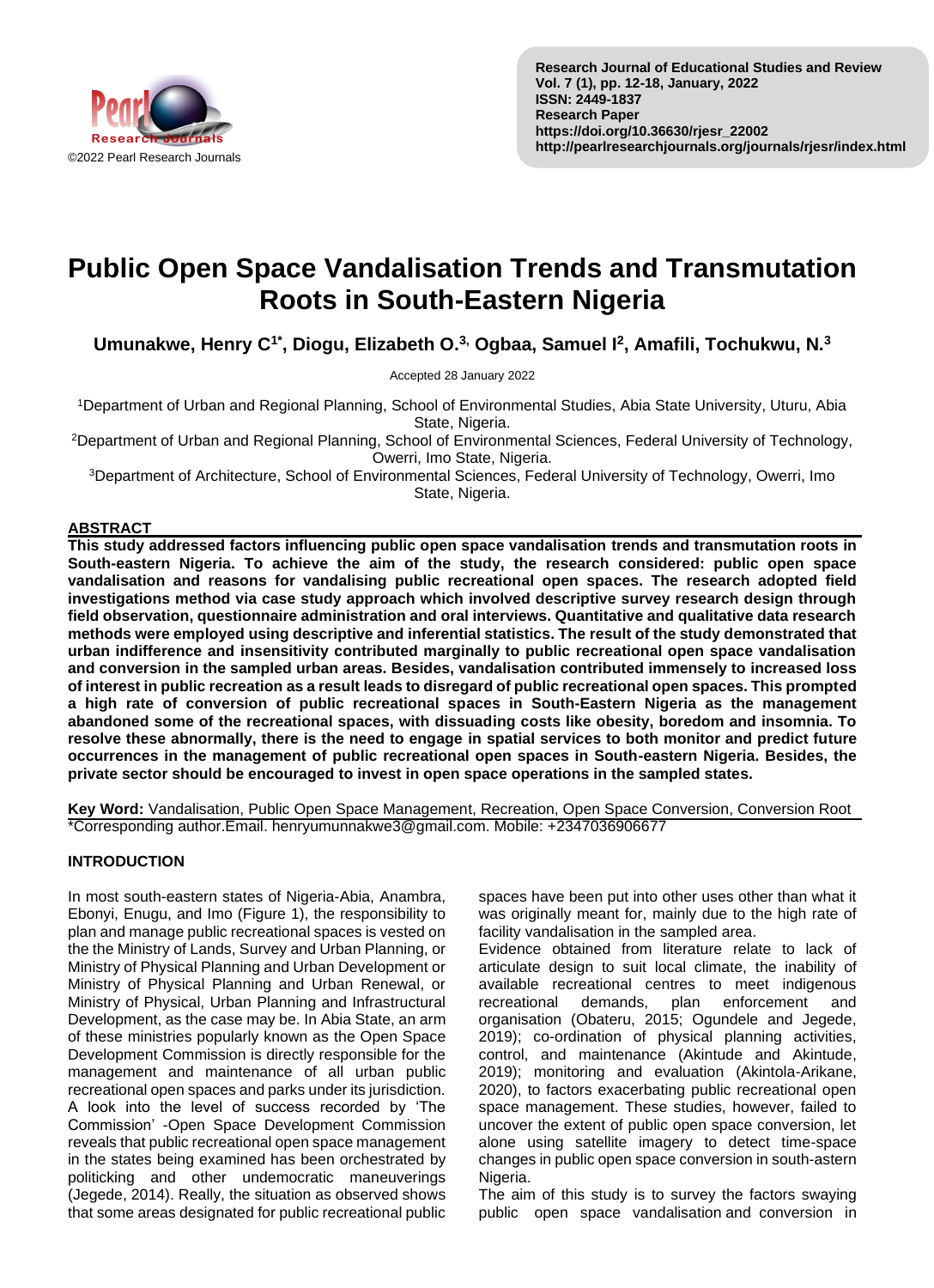

**Figure 1:**Map of South-Eastern States of Nigeria showing the Study area. Source: Atlas Map of Old Imo State (1991).

South-eastern Nigeria

## **MATERIALS AND METHOD**

A descriptive survey was structured in this context to verify the extent of the availability of the environmental good (public recreational open space) and the role of governance (management) in ensuring functional public recreational spaces in major urban areas of southeastern Nigeria. This method was preferred since according to Scott and Usher (2017); Freedman (2016) and Naoum et al (2016) it involves the collection of data on a large population and leads to simple frequency counts and relational analysis. The sample frame of 1500 from where the sample size of 1300 for the study was determined via percentage (10%)

The choice of descriptive survey research design has gained acceptability over the years, as Okujagu (2021) and Okoko (2000) asserted that such studies are suited for the examination of topical (relevant) conditions; and practices relating to any aspect of the environment.

Some aspects of the investigation require the use of weights to secure the level of functionality of extant public open space facilities, services and infrastructures, in a bid to probe their contribution to public recreational open space conversion. To achieve this, eleven (11) variables were first scored based on their usefulness to the subject under investigation, the selection of the study sample was influenced by the need to select a sample size that is fundable and manageable within the given time frame; the need to acquire definite data and information as concerns the study; and the need for correct interpretation of data collected and analysed from the study area.

The study, as well employed data evaluation method adapted from Al-Moghany (2016) which gave a percentage value interval of 0-25%, 26-50%, 51-75% and 76-100%, before being weighted. Assigning values to variables was done through questionnaire and records obtained during field observation. Assigning weights to variables was guided by the principles of weighted index standard. According to Poudyal et al. (2019), any weighted index ranging from 0.0-0.2 is regarded as being strongly inadequate, 0.2-0.4 as inadequate, 0.4-0.6 as moderately adequate, 0.6-0.8 as adequate, and 0.8-1.0 as strongly adequate.

Similarly, Relative Mean-score Analysis (RMA) was engaged to assess data on their relative performance and significance (Fellow and Liu, 2008). To assess RMA, data are first generated from questionnaire, and then ranked with their mean values determined. The parameter used to derive minimum acceptable standard for assessment was informed by Okoko (2000) as derived from Fellow and Liu (2008). The range covers 0.0-1.79 for no performance, 1.8-2.59 for low performance, 2.60-3.59 for moderate performance, 3.60- 4.19 for high performance and 4.20-5.00 for very high performance.

The study was therefore conducted on a cut-off value of 3.40 to establish the accepted level of performance/significance/effectiveness; this me ans that high performance/significance/effectiveness is the benchmark for acceptance. The rating of very high performance also covers values in excess of 5.00 RMA rating (Okoko, 2000).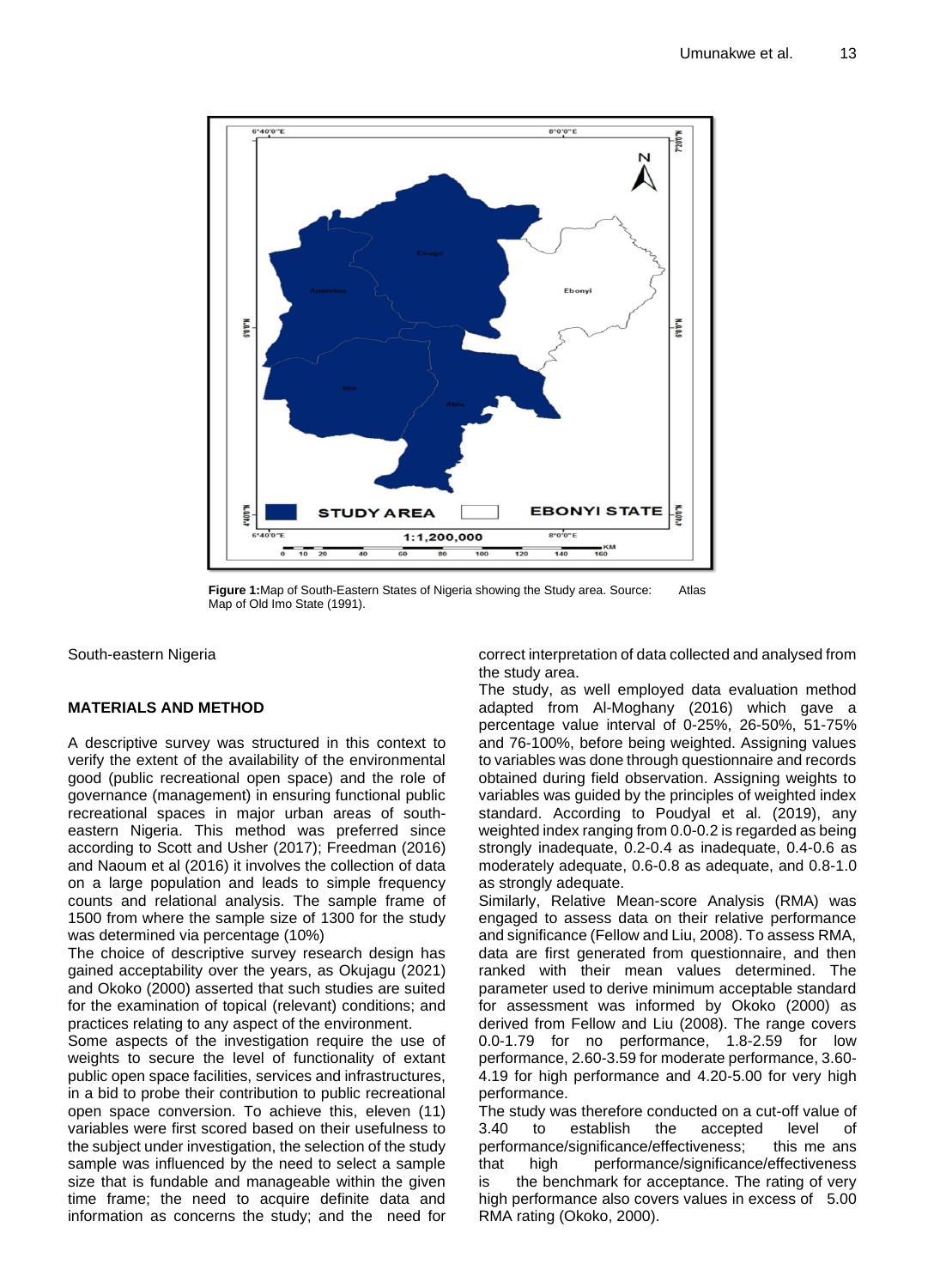**Table 1:** Sampled professionals in the study area.

| <b>Target Population</b> | <b>Total Number</b> | <b>Total number Sampled</b> |
|--------------------------|---------------------|-----------------------------|
| <b>Professionals</b>     |                     |                             |
| <b>Town Planners</b>     | 190                 | 19                          |
| Surveyors                | 120                 | 12                          |
| <b>Estate Valuers</b>    | 320                 | 32                          |
| Architects               | 520                 | 52                          |
| <b>Builders</b>          | 210                 | 21                          |
| Engineers                | 220                 | 22                          |
| Sub-Total                | 1580                | 158                         |

**Table 2:** Public Open Space Vandalisation and conversion by the Sample Population in South-Eastern Nigeria.

|                       |                |            | <b>Indicators</b> |             |                  |                                       |
|-----------------------|----------------|------------|-------------------|-------------|------------------|---------------------------------------|
| States/Urban areas    | $0-25%(1)$     | 26-50% (2) | $51 - 75\%$ (3)   | 76-100% (4) | <b>Mean Rank</b> | <b>Inference</b>                      |
| Abia<br>Aba           | 5              | 38         | 99                | 438         | 3.95             | <b>Highly</b><br>Vandalised/converted |
| Anambra<br>Onitsha    | $\overline{2}$ | 5          | 33                | 312         | 3.86             | Highly<br>Vandalised/converted        |
| <b>Enugu</b><br>Enugu | 7              | 26         | 20                | 170         | 3.58             | Highly<br>Vandalised/converted        |
| <b>Imo</b><br>Owerri  | 4              | 25         | 55                | 61          | 3.19             | Moderately<br>Vandalised/converted    |

Note:  $(1) - (4)$  are weights from lowest to highest by which open space vandalisation is being evaluated.

#### **Administration of Questionnaire and data collection process**

The researcher maintained a combination of fixed or closed form and open-ended responses to questions asked throughout the study. Similarly, the face-to-face approach, according to Miller (1996), which involves administering the research questionnaire to respondents in the presence of the researcher or his assistants, was adopted. About 1300 persons from the sampled population returned their questionnaires duly completed. Hence about 1300 respondents were employed. Data were collected through sampled questionnaire and interviews.

Similarly, a total number of 1580 professionals were elicited. However, only 158 professionals being the product of 10% of the total number of professional sampled from the target population (Table 1).

Factors were selected based on their relevance to the subject matter.

#### **RESULTS AND DISCUSSION**

Table 2 shows the degree of public open space vandalisation in South-Eastern Nigeria. All urban areas surveyed indicated 76-100% level of vandalization, this is relatively very high. However, when the indicators were weighted, the mean values of Aba (3.95), Onitsha (3.86), and Enugu (3.58) specified high vandalisation of public recreational open spaces in the sampled urban area while the mean scores of Owerri (3.19) showed been moderately vandalised.

Table 3 explained the reasons for vandalising public recreational open spaces in South-Eastern Nigeria. Inadequate security (4.04), Unemployment (3.91) and lack of public orientation (public sensitisation) (3.63) were highly significant, while state of being dormant was rated as been significant at 2.70. However, urban indifference/being insensitive having a mean score of 2.46 was rated as been insignificant; which implies that urban indifference/insensitivity contributed marginally to public recreational open space vandalisation in the sampled urban areas.

Table 4 accounts for various factors that induce conversion of public recreational open space in southeastern Nigeria. The data acquired from the responses of professionals in the built environment and public open space management indicates that competing land uses (58.23%) such as commercial, residential-commercial, institutional, residential, public and quasi-public (as agreed by 106 respondents) is the main stay of the factors responsible for a good number of public recreational open space conversions in the study area. Similarly, about 34 respondents representing about 18.46% see development control as one of the dominant factors contributing to the conversion of public recreational open spaces in the study area. Up to 20 respondents which indicate 11.00% think that professional concession in the form of receiving tips from developers by some development control staff and executive secretaries before approving building plans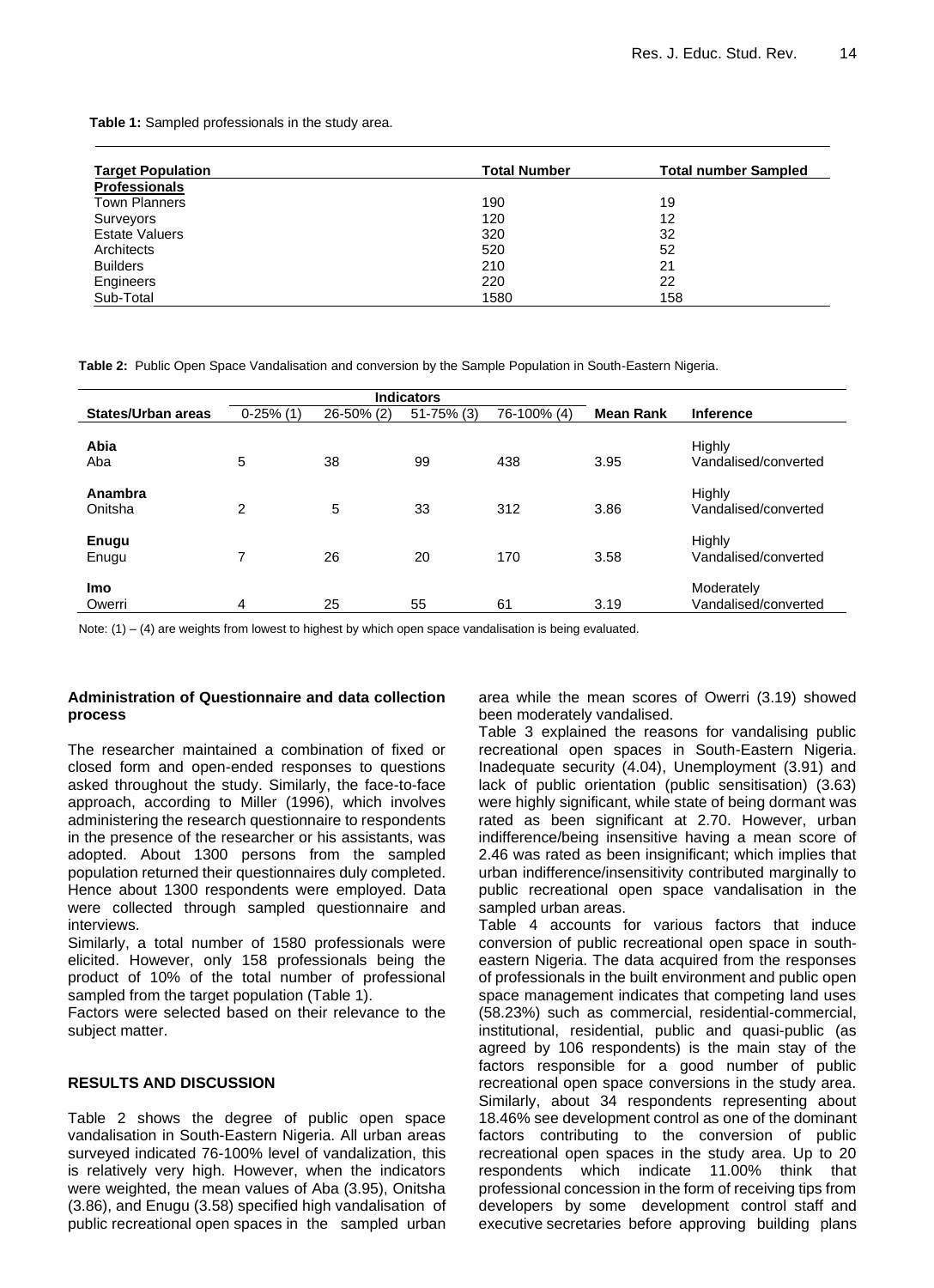**Table 3:** Reasons for Vandalizing and converting Public Recreational Open Spaces by Sampled Professionals in South-Eastern Nigeria.

|                                       | <b>Indicators</b>              |                               |                                   |                                   |                                        |              |                       |  |  |  |  |  |  |  |
|---------------------------------------|--------------------------------|-------------------------------|-----------------------------------|-----------------------------------|----------------------------------------|--------------|-----------------------|--|--|--|--|--|--|--|
| <b>Factors</b>                        | <b>Not</b><br>Important<br>(1) | <b>Least Important</b><br>(2) | <b>Fairly</b><br>Important<br>(3) | <b>Highly</b><br>Important<br>(4) | <b>Very Highly</b><br>Important<br>(5) | Mean<br>Rank | <b>Inference</b>      |  |  |  |  |  |  |  |
| Dormancy                              | 16                             | 62                            | 40                                | 33                                |                                        | 2.70         | Significant<br>Highly |  |  |  |  |  |  |  |
| Unemployment<br>Inadequate            | 4                              | 12                            | 21                                | 48                                | 67<br>70                               | 3.91         | significant<br>Highly |  |  |  |  |  |  |  |
| security<br>Lack of<br>public         | 3                              | 15                            | 24                                | 46                                |                                        | 4.04         | significant<br>Highly |  |  |  |  |  |  |  |
| orientation<br>Urban<br>indifference/ | 15                             | 10                            | 37                                | 52                                | 44                                     | 3.63         | significant           |  |  |  |  |  |  |  |
| insensitivity                         | 35                             | 51                            | 45                                | 18                                | 9                                      | 2.46         | Marginal              |  |  |  |  |  |  |  |

Note:  $(1) - (5)$  are weights from lowest to highest by which responses are being evaluated.

**Table 4**: Factors Influencing Public Recreational Open Space Conversion in the Sampled States and Urban Areas of South-Eastern Nigeria.

| <b>Sampled States/Urban Areas</b> | <b>DEVCO</b> | <b>COLUS</b> | <b>LOFVO</b> | <b>POLIT</b> | <b>PROCO</b> | <b>Total Response</b> |
|-----------------------------------|--------------|--------------|--------------|--------------|--------------|-----------------------|
| Abia                              |              |              |              |              |              |                       |
| Aba                               | 17(23.94%)   | 37 (52.11%)  | $2(2.82\%)$  | 8 (11.27%)   | 7 (9.86%)    | 71                    |
| Anambra                           |              |              |              |              |              |                       |
| Onitsha                           | $8(15.91\%)$ | 31 (62.78%)  | 1(0.85%)     | $4(8.24\%)$  | 6(12.22%)    | 50                    |
| Enugu                             |              |              |              |              |              |                       |
| Enugu                             | 4 (10.31%)   | 24 (65.92%)  | $1(3.14\%)$  | 3(8.07%)     | 4(12.56%)    | 36                    |
| <b>Imo</b>                        |              |              |              |              |              |                       |
| Owerri                            | 3(11.72%)    | 17 (64.14%)  | 2(8.28%)     | $1(5.52\%)$  | $3(10.34\%)$ | 26                    |
| Total mean of Distribution (%)    | 34 (18.46)   | 106 (58.23)  | 6(3.16)      | 17 (9.15)    | 20(11.00)    | 183 (100)             |

**KEY:** DEVCO- Development Control; COLUS – Competing Land Uses; LOFVO - Low Financial Vote for Open Space Development, POLIT - Political Interference/Government Interest and PROCO - Professional Concession

meant for public open space operation is rated the third most influential factor responsible for public open space conversion in south-eastern states.

Political interference as believed by 18 members of the target population, which represents 9.15% of the total respondents, contributes marginally in influencing public open space conversion in south-eastern states of Nigeria. About 6 respondents accepted that the inability of the government to release sufficient funds for public recreational open space development in the area is another crucial factor inducing the conversion of public recreational open spaces in the study area, although this percentage (3.16%) appears insignificant when compared with development control, competing for land uses and professional compromise.

Table 5 depicts the existing situation of public recreational open space facilities in the sampled states of south-eastern Nigeria. The analysis shows that Abia State has an average weighted index score of 0.17 lower than that of Imo State, Enugu State and Anambra State which has 0.19, 0.20 and 0.22 as mean weighted indices respectively. Table 5 also reveals that none of the sampled states has up-to-date functional public recreational facilities; this is seen by none of the states measuring up to 0.5. This by implication means that public recreational facilities in the south-eastern states of Nigeria are inadequate. In some cases, some of these facilities such as children playground maintained lawn and sanitation scarcely exists, with some motorable roads and pathways, parking space and adult recreation area, already being grossly dilapidated to a worse degree as is found mostly in Abia and to an extent, Imo and partly in Anambra state (Appendix 1).

Table 6 analyses the serviceability of public recreational open spaces in the sampled states of south-eastern Nigeria. The table shows that extant public recreational open space in Abia State is the least serviced in southeastern Nigeria, as depicted by a very low weighted index of 0.13, followed closely by Enugu state (0.15). However, Anambra and Imo States, although lowly rated with 0.18 appears more serviceable when compared with the serviceability indexes of Abia (0.13) and Enugu (0.15) states.

The result on Table 3 moreover shows that Abia state and Enugu State public recreational open spaces are in a deplorable, despicable, and despondent situation that requires immediate attention, fundamentally on such service areas like availability of open space, public open space maintenance, service convenience and overall beauty of public open space. Other service areas that need absolute attention include the desirability of public open space, friendliness in terms of the outlook of the immediate environment and being nice to users; decency in appearance and infrastructural outlay and lastly offering an employment opportunity.

The deplorable situation in Abia and Enugu States conveys serious weakness in the management of public recreational open spaces in Abia State (Appendix 2).

Furthermore, areas that need to be upgraded in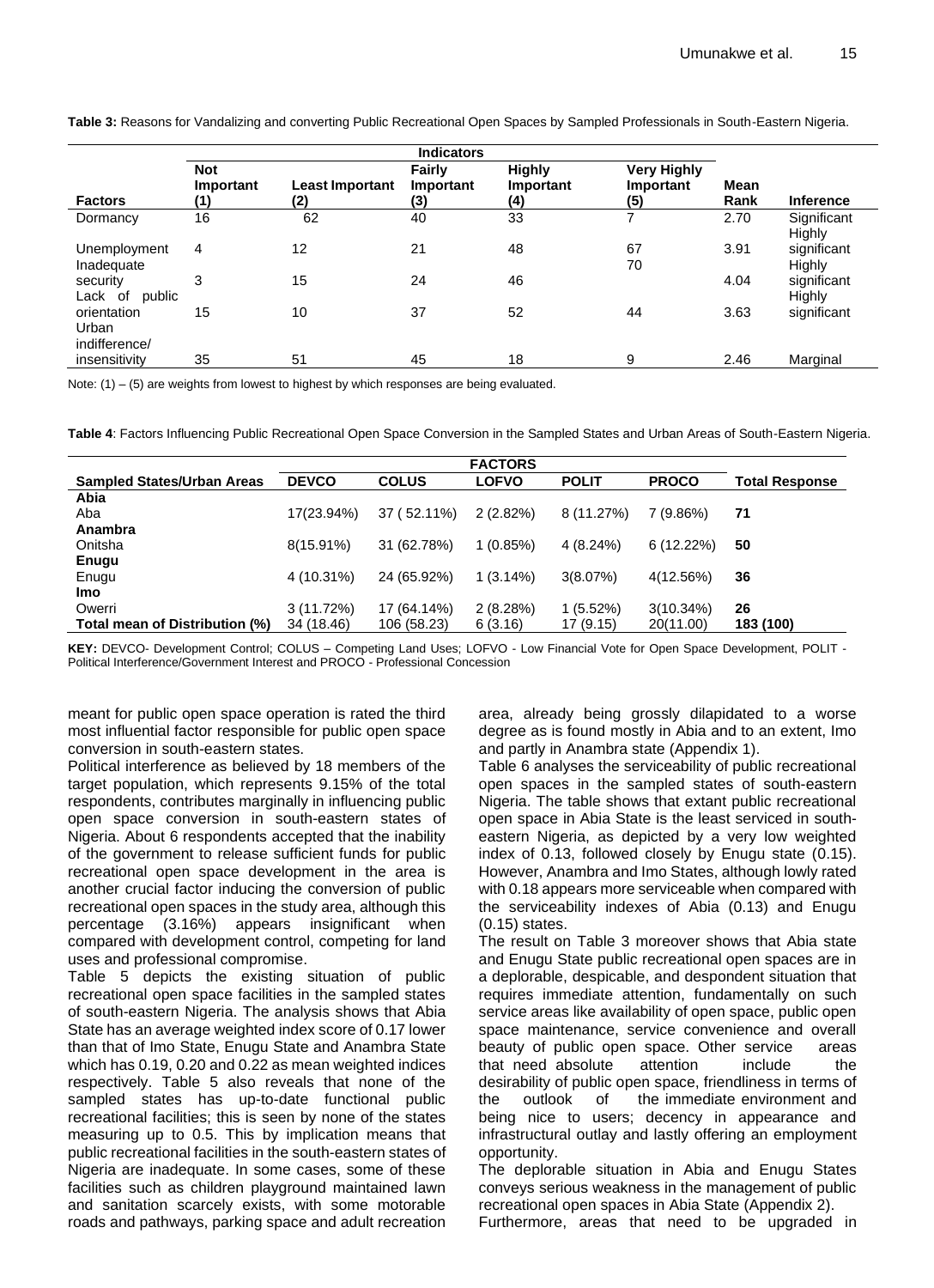|                                  | <b>Open Space Facility Indicators</b> |         |       |      |  |  |  |  |  |  |  |  |  |
|----------------------------------|---------------------------------------|---------|-------|------|--|--|--|--|--|--|--|--|--|
| <b>Variables</b>                 | Abia                                  | Anambra | Enuau | Imo  |  |  |  |  |  |  |  |  |  |
| Motorable Road                   | 0.13                                  | 0.32    | 0.29  | 0.21 |  |  |  |  |  |  |  |  |  |
| <b>Water Supply</b>              | 0.30                                  | 0.25    | 0.18  | 0.11 |  |  |  |  |  |  |  |  |  |
| Electricity                      | 0.26                                  | 0.17    | 0.24  | 0.11 |  |  |  |  |  |  |  |  |  |
| <b>Parking Space</b>             | 0.10                                  | 0.20    | 0.14  | 0.26 |  |  |  |  |  |  |  |  |  |
| Children Play Ground             | 0.09                                  | 0.23    | 0.13  | 0.13 |  |  |  |  |  |  |  |  |  |
| Security                         | 0.09                                  | 0.15    | 0.16  | 0.15 |  |  |  |  |  |  |  |  |  |
| Communication                    |                                       |         |       |      |  |  |  |  |  |  |  |  |  |
|                                  | 0.14                                  | 0.16    | 0.22  | 0.13 |  |  |  |  |  |  |  |  |  |
| Accommodation                    | 0.09                                  | 0.17    | 0.17  | 0.15 |  |  |  |  |  |  |  |  |  |
| Sanitation                       | 0.09                                  | 0.25    | 0.18  | 0.25 |  |  |  |  |  |  |  |  |  |
| Maintained Lawn                  | 0.28                                  | 0.24    | 0.23  | 0.24 |  |  |  |  |  |  |  |  |  |
| <b>Adult Recreation Facility</b> | 0.29                                  | 0.27    | 0.31  | 0.30 |  |  |  |  |  |  |  |  |  |
| <b>Mean Total</b>                | 0.17                                  | 0.22    | 0.20  | 0.19 |  |  |  |  |  |  |  |  |  |

**Table 5:** Public Recreational Open Space Facilities in the Sampled States of South-Eastern Nigeria.

**Table 6:** Public Recreational Open Space Services in the Sampled States of South-Eastern Nigeria

|                   |      |         | <b>Open Space Service Indicators</b> |      |  |  |  |  |  |  |
|-------------------|------|---------|--------------------------------------|------|--|--|--|--|--|--|
| <b>Variables</b>  | Abia | Anambra | <b>Enugu</b>                         | Imo  |  |  |  |  |  |  |
| Employment        | 0.09 | 0.13    | 0.12                                 | 0.21 |  |  |  |  |  |  |
| Decency           | 0.24 | 0.13    | 0.17                                 | 0.16 |  |  |  |  |  |  |
| Hospitality       | 0.09 | 0.18    | 0.11                                 | 0.16 |  |  |  |  |  |  |
| Availability      | 0.24 | 0.20    | 0.13                                 | 0.21 |  |  |  |  |  |  |
| Desirability      | 0.09 | 0.17    | 0.15                                 | 0.12 |  |  |  |  |  |  |
| Proximity         | 0.09 | 0.15    | 0.16                                 | 0.24 |  |  |  |  |  |  |
| Convenience       | 0.22 | 0.22    | 0.26                                 | 0.20 |  |  |  |  |  |  |
| Accessibility     | 0.09 | 0.14    | 0.11                                 | 0.13 |  |  |  |  |  |  |
| Aesthetics        | 0.09 | 0.21    | 0.13                                 | 0.24 |  |  |  |  |  |  |
| Security          | 0.09 | 0.24    | 0.19                                 | 0.15 |  |  |  |  |  |  |
| Maintenance       | 0.09 | 0.17    | 0.16                                 | 0.13 |  |  |  |  |  |  |
| <b>Mean Total</b> | 0.13 | 0.18    | 0.15                                 | 0.18 |  |  |  |  |  |  |

Anambra and Imo states are: availability, proximity, aesthetics, desirability and employment as their weighted score ranges from 0.13-0.18. For Imo state, an aspect that requires attention consists of proximity, maintenance and convenience.

By implication, Table 2 underscores the fact that recreational facilities have been highly vandalised, as a result, massive conversion of public open spaces has taken place, over time, in the sampled area. Also, the result from the sampled population suggests that the rate of vandalisation has been highly significant. This is corroborated by the findings of Freedman (2016) who stated that abandonment of recreational facilities is significantly responsible for the increased rate of vandalisation in urban areas.

The result from the data acquired from the responses of professionals in the built environment and public open space management supports the findings of Akintola-Arikane (2020) in planning for parks and recreation facilities in the Lagos metropolis. It indicated that competing land uses such as commercial, residentialcommercial, institutional, residential, public and quasipublic is the main stay of factors responsible for a good number of public recreational open space conversions in the study area.

The inadequacy of public recreational facilities in South-Eastern states of Nigeria is a strong factor that induces public recreational open space conversion in the area, as users develop cold feet in public recreation, instead individuals resort to private recreations as obtained in club-houses and corporative recreational ventures. This result is supported by the findings of Jegede (2014) in his study on factors affecting parks and open spaces. He found out that vandalisation of public recreational open space is on the increase in his case study area.

### **CONCLUSION**

From the interpretation of research findings, results showed increased vandalisation of public recreation activities leads to gross conversion of public recreational open spaces in the study area. This fact prompts a high rate of vandalisation and conversion of public recreational spaces in South-Eastern Nigeria as the management abandoned some of the recreational spaces, with dissuading costs like obesity, boredom and insomnia. Adequate exposure to recreational activities leads to fatigue and obesity among other things. In the same streak, public recreational open space vandalisation, not only leads to land conversion but encourages social aggressiveness and antagonistic behaviours since the people are not recreating in a bid to overcome boredom and fatigue.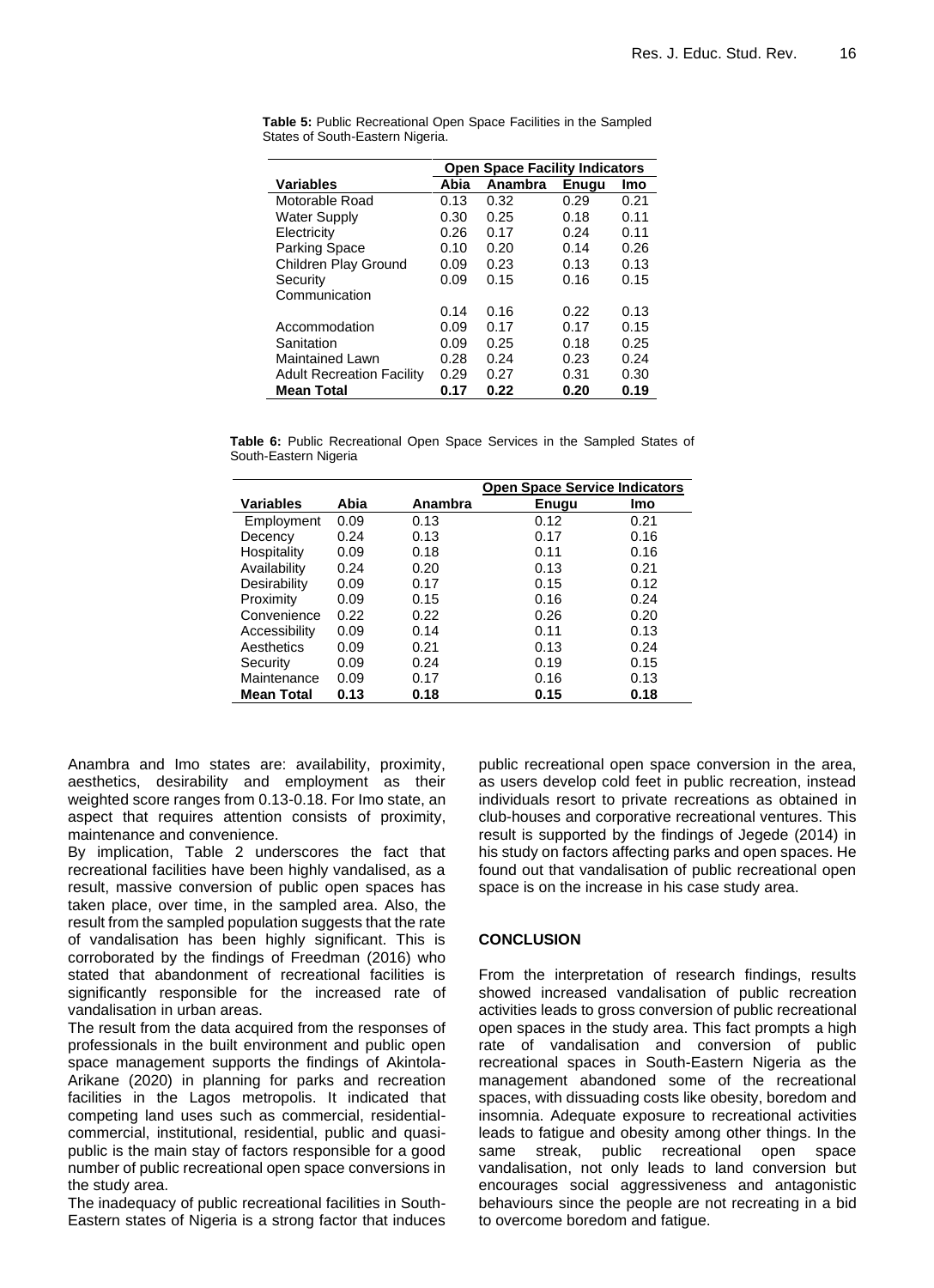#### **REFERENCES**

- Akintola-Arikane O (2020). Recreational space and recreational resource potentials of urban vegetal islands in metropolitan Lagos: A preliminary assessment in Urban and Regional Planning problems in Nigeria. Journal of Architecture, AARCHES 2(1): 98-103.
- Akintude PG, Akintude VO (2019). Solutions to problems associated with development of sports faculties in rural and urban communities. Department of Vocational and Special Education, University of Calabar, Calabar, Cross River State, Nigeria.
- Al-Moghany SS (2016). Mongering and minimizing construction waste in Gaza strip, an unpublished M.Sc. thesis in Construction Management. The Islamic University of Gaza- Palestine.
- Freedman DA (2016). Statistical models for causation. UCB Statistical Technical Report; No. 651. www.stat. berkeley.edu/-census/651.pdf (Accessed 10 April2013)
- ISGN (1991). Imo State Government of Nigeria. Atlas Map of Old Imo State. Official Gazette. White House Publishers; Government Press.
- Jegede JO (2014). Planning for parks & recreation facilities in Lagos metropolis, Lagos. Omega Hi-Tech Information & Planning Systems Limited. Pp. 313-323.
- Naoum SG, Fong D, Walker G (2016, October). Critical success factors in project writing. Paper presented at the International Symposium on Globalisation and Construction. CIB 2002. W107, TG23. School of Civil Engineering, Asian Institute of Technology, Thailand.
- Obateru IO (2015). Basic elements of physical planning. Ibadan: Penthouse Publications.
- Ogundele, J.A. & Jegede, A.O. (2019). Environmental influence of flooding on urban growth: Impact on the development of open spaces in Southern Nigeria. Journal of Environmental Resources Management, 6 (8): 12-16.
- Okoko E (2000). Quantitative techniques in urban analysis, Ibadan: Kraft Books Limited. pp. 152-157.
- Okujagu TN (2021). Research paradigms and trends in sociology of education, Munson Publishers; Port-Harcourt.
- Poudyal NC, Hodges DG, Tonn B (2019). Valuing diversity and spatial pattern of open space plots in urban neighbourhoods. Environscope Journal of Economic Reasoning, 2(1): 12.
- Scott O, Usher R (2017). Understanding education research, Rutledge. Silverman, D. (2015) *Doing Qualitative Research:* Apractical handbook, London: Sage Publications. Pp.175-189.
- World Health Organization (2020). Global environmental health programme: implication for developing countries. http://www.healthsources.who.org/extafrsumaftps/Resources/ICA00 5.pdf(Access 12 May 2011).